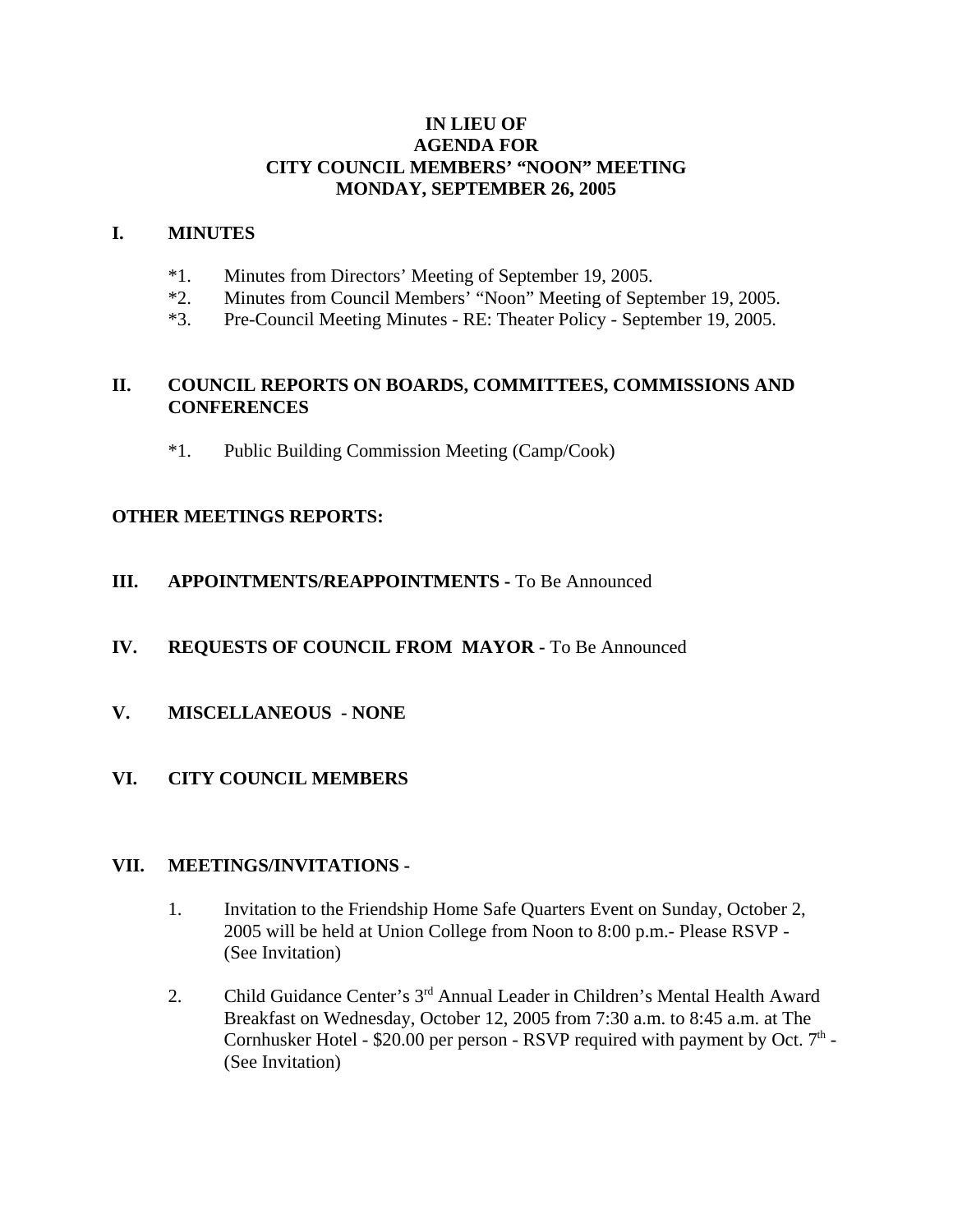- 3. REALTORS Association of Lincoln 86<sup>th</sup> Installation & Awards Banquet on Tuesday, October 18, 2005 at The Lodge at Wilderness Ridge, 1800 Wilderness Woods Place - Luncheon at  $11:30$  a.m. - RSVP by Oct.  $10<sup>th</sup>$  at  $441-3620$  or by e-mail - (See Invitation)
- 4. Davis Design Annual Pre-Game Party on Saturday, October 29, 2005 Starting 3 Hours Before Kick-Off at Davis Design, 211 N. 14<sup>th</sup> Street - RSVP by Oct. 25<sup>th</sup> to Marilyn at 476-9700 or by e-mail -(See Invitation)
- 5. Nebraska REALTORS Association Inaugural Gala on Tuesday, October 11, 2005 - President's Reception 6:30 p.m. to 7:30 p.m. - Inaugural Dinner & Installation 7:30 p.m. to 9:00 p.m. - at Embassy Suites Hotel - RSVP by Oct. 3rd - (See Invitation)

# **VIII. ADJOURNMENT**

# **\*HELD OVER UNTIL OCTOBER 3, 2005.**

ca092605/tjg